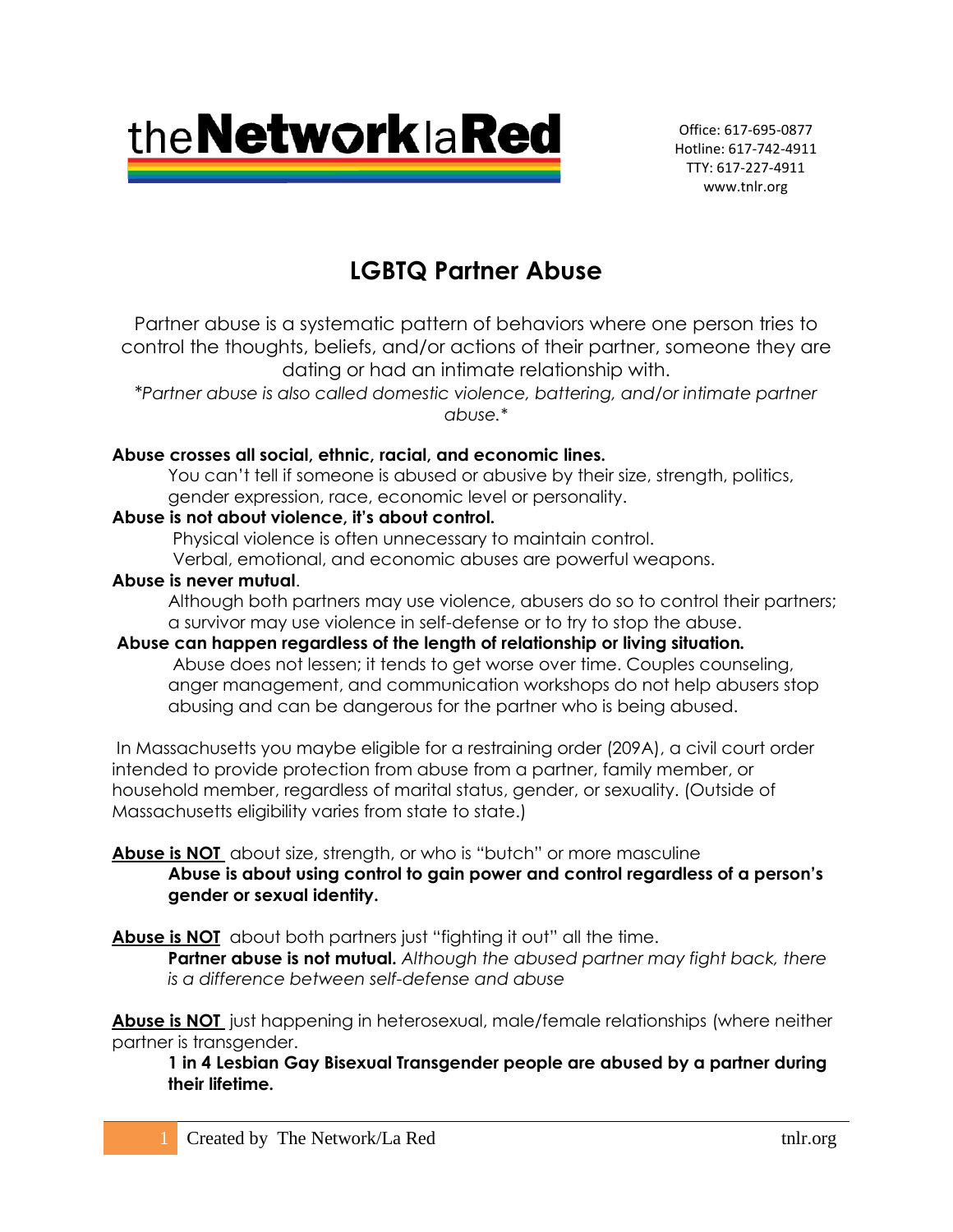#### **How does someone abuse his or her partner?**

Those who abuse may use a number of tactics of abuse to control their partner. Oppressions such as racism, classism, sexism, abelism, anti-Semitism, transphobia and homophobia support the abuser in feeling entitled to have power and control over their partner and give the abuser tools with which to exert that control.

## **Tactics of Abuse:**



**Emotional Abuse:** name-calling, lying, undermining self esteem, manipulation, isolation, humiliation, monitoring whereabouts, blaming, threats and/or intimidation

**Physical Abuse:** pushing, hitting, punching, choking, withholding medications or hormones, sleep deprivation, forced substance abuse, hurting pets, depriving prosthetics, locking in or out of the house, threats of suicide, stalking, murder

**Sexual Abuse:** rape, forcing sex and/or sex with others, exposure to HIV or sexually transmitted infections, non-consensual sex acts, not respecting boundaries

**Economic Abuse:** controlling money & resources, forcing partner to pay for most things, stealing, getting someone fired from job, running up credit, forcing partner to live beyond their means, not allowing partner to go to work or school, identity theft

**Cultural/Identity Abuse:** threat of outing partner's sexual orientation, gender identity, S/M, polyamory, HIV status, or any other personal information. Using partner's race, class, age, immigration status, religion, size, physical ability, language, and/or ethnicity, against them.

**An abuser may use only one of the tactics or a combination of many tactics. An abuser can change tactics over time. Often abuse escalates and increases over time.**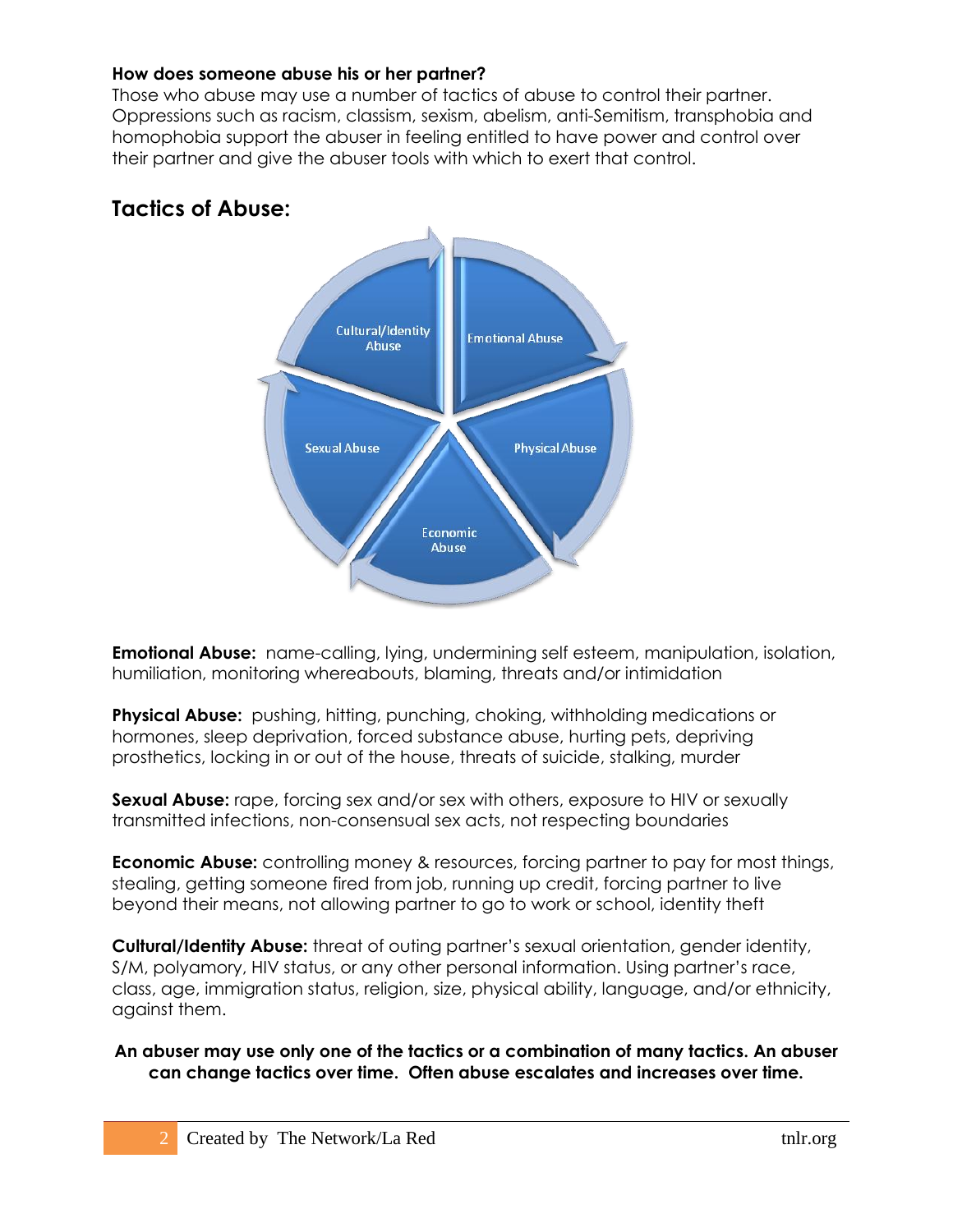## **Differences from Straight Domestic Violence (where neither partner is transgender):**

LGBT community does not identify partner abuse as a community issue which increases isolation for survivors.



Lack of screening for who is the abuser and who is the survivor by police, courts, support groups, shelters and other services.

## **How can we tell who is the abuser and who is the survivor?**

In order to figure out who the victim is and who the survivor is, programs can screen. Screening is a process of looking a wide range of behaviors of both partners in the relationship and determining who has the power and control over the other person.

## **Screening for survivors\*:** Why screen?

- $\triangleright$  To provide appropriate services, referrals, and support for survivors.
- $\triangleright$  To provide appropriate services, referrals and support for abusers.
- $\triangleright$  Abuser's may claim to be survivors:
	- o To block the survivor from using the service.
	- o To find out information about the survivor.
	- o To gain the benefits of the service (housing, aide, validation, etc.).
	- o To find the survivor in a shelter or a support group.
	- o To convince the survivor that the survivor is the abusive partner.

*\*There are no shortcuts or quick checklists for determining whether an individual is an abuser or a survivor. Screening is a process and requires training. It is recommended that those who work with LGBTQ communities learn to screen by attending the GLBT Domestic Violence Coalition's annual Screening Tool Conference or a full day screening training by The Network/La Red.*